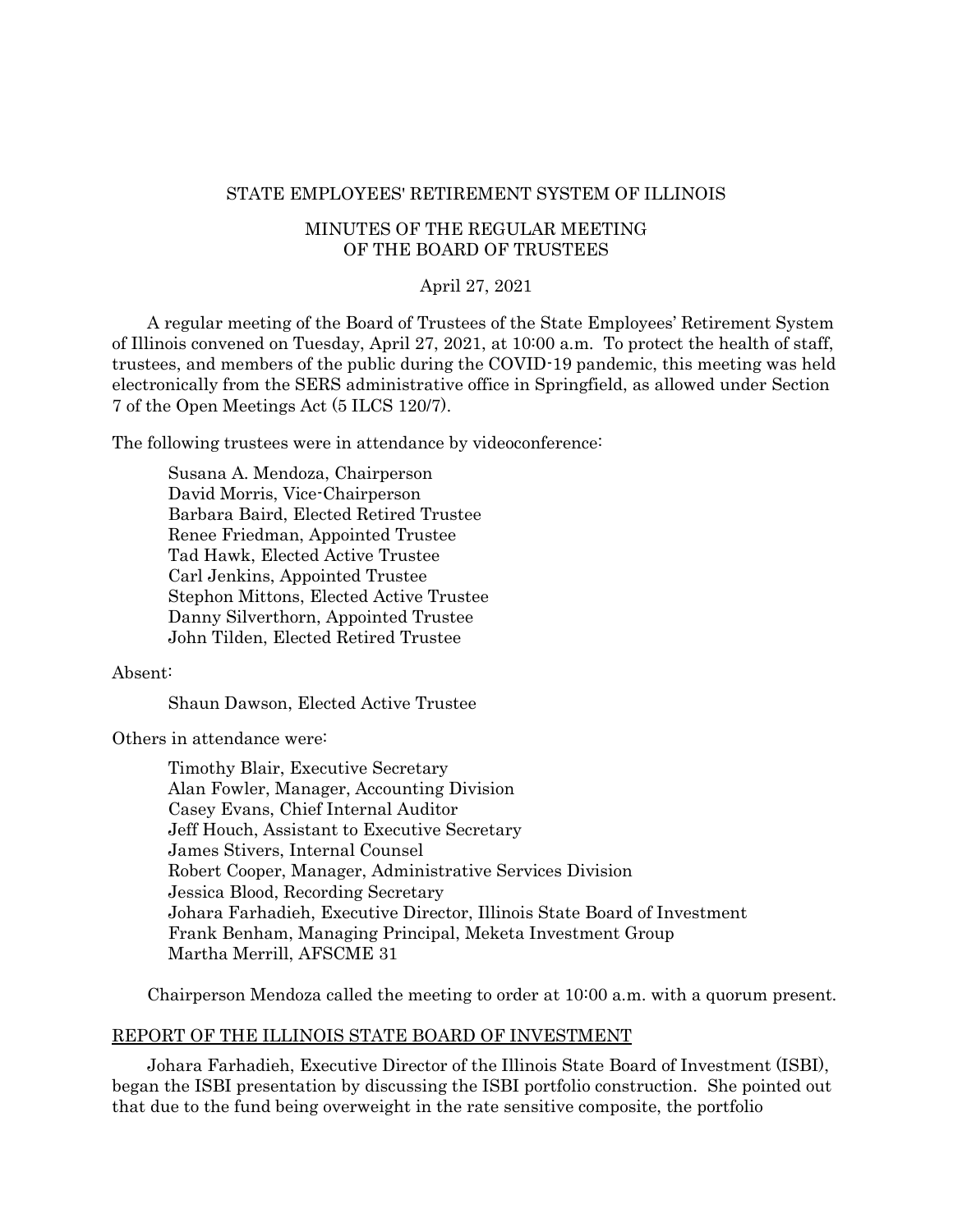performed well during the pandemic, placing ISBI in the top decile when ranked among peers. Additionally, ISBI recently made asset allocation decisions to provide further protection during down markets, with significant exposure to long term treasuries as well as equities to allow the portfolio to gain during bull markets.

Director Farhadieh continued her presentation by highlighting that ISBI will continue its strategy to ensure vintage year diversification within the private equity portfolio. She then moved on to discuss active management versus passive management within the portfolio, noting that approximately 2/3rds of the portfolio is passively managed while 1/3rd of the portfolio is actively managed. Director Farhadieh noted that broad exposure to the equities markets coupled with low fees has allowed the fund to perform in the top decile. She then concluded her remarks and turned over the presentation to Frank Benham of Meketa Investment Group.

Mr. Benham reported on the portfolio's performance for the quarter ended December 31, 2021, noting that the return for the quarter was 8.8%, exceeding the benchmark by 30 basis points. Two items greatly contributed to that strong return, the results of the 2020 Presidential Election, and the announcement of two viable Covid 19 vaccinations. Both items cleared up uncertainties that existed in the marketplace, providing optimism for investors that caused a rally in the equities market. Mr. Benham noted that during the period the Equities Composite returned 15.2%. Contributing to the robust return for the quarter was the US Equities composite return of 14.5%, the Small Cap composite return of 32.7%, the Developed Foreign Equity composite return of 15.6%, and the Emerging Markets Equity composite return of 19.5%.

Mr. Benham continued his report by discussing the Private Equity portfolio, which returned 10.9% for the quarter ended September 30, 2020. He pointed out that the Real Estate portfolio and Infrastructure portfolio had modest gains during the quarter ending December 30, 2020 but it is expected such asset classes will rebound in the next quarter. Mr. Benham concluded his report by offering to answer any questions. None were offered.

Ms. Farhadieh continued the ISBI report by noting ISBI's Diversity initiatives, which are highlighted by the fact that 38.8% of the portfolio is managed by Minority, Women, Disabled persons owned investment managers. This amount is up from the 24% allocation during 2017. She then stated that ISBI recently allocated capital to 7 such firms that actively manage investments. After some discussion regarding Minority, Women, and Disabled owned firms, Trustee Friedman moved to approve the ISBI Quarterly Review for the period ended December 31, 2020 and Trustee Silverthorn seconded the motion. A rollcall vote was taken, and the motion passed unanimously. A copy of the report is maintained in the SERS office and made a part of these minutes as *Exhibit A*.

#### MINUTES OF THE JANUARY 12, 2021 BOARD MEETING

The minutes of the Board meeting held January 12, 2021, were presented to the trustees by Chairperson Mendoza. Copies of these minutes were previously provided to each trustee for review. Trustee Friedman moved to approve the minutes as submitted and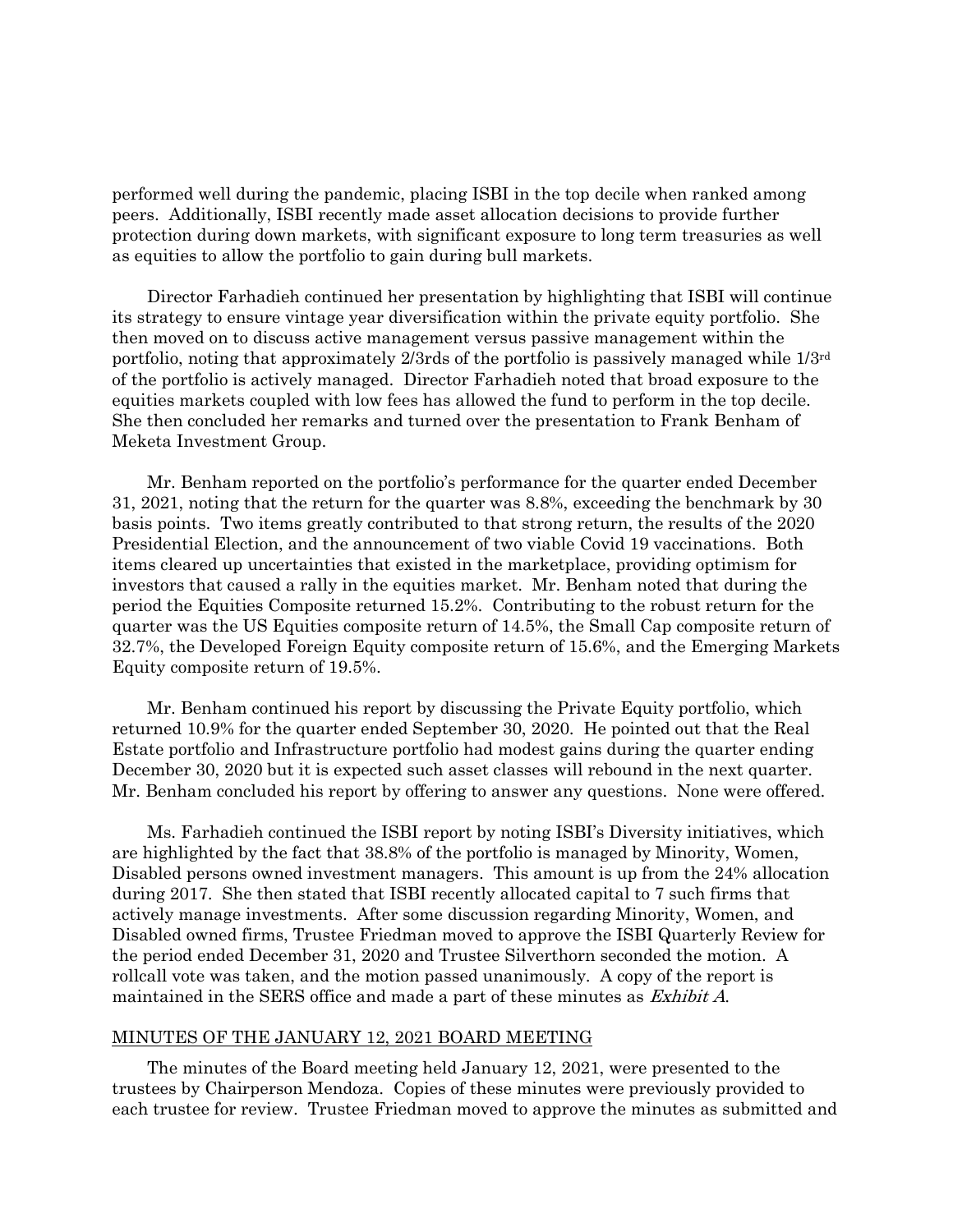Trustee Hawk seconded the motion. A rollcall vote was taken, and the motion passed unanimously.

# REPORT OF CHAIRPERSON MENDOZA

Chairperson Mendoza began her report by stating that the estimated current bill backlog for the State totaled approximately \$3.7 billion; one year ago, it was \$7.3 billion and two years ago it was \$6.2 billion after adjusting for Debt Transparency Act agency reports. She stated that April 2020 state-based revenues declined by more than \$2.7 billion from the previous year due to the COVID pandemic, which restricted the efforts of the Comptroller's office to further reduce the bill backlog.

Chairperson Mendoza then added that the current \$3.7 billion backlog does not include more than \$3.6 billion in short term emergency, interfund and investment borrowing and reminded the Board that this borrowing must be repaid. She then noted the American Rescue Plan, which allocates \$13.2 billion to state and local governments to make up for budget shortfalls due to the pandemic. She stated that the stimulus funds should first go toward paying back the \$3.2 billion borrowed and not for new spending.

She stated that SMP Global and Moody's Investor Service had upgraded the outlook on Illinois' general obligation bonds from negative to stable, noting that this is the result of the shared fiscal discipline that has been practiced over the last few years, and signals that Illinois is heading in a better direction.

She concluded her report by stating that the Comptroller's office has continued to prioritize payments to healthcare, social services, education, and the pension systems. She offered to answer any questions from the Board. There were none.

#### REPORT OF ANY TRUSTEE

Chairperson Mendoza asked if any trustee would like to offer a report. No trustee offered a report.

#### REPORT OF AUDIT & COMPLIANCE COMMITTEE

Chief Internal Auditor Casey Evans began his report by reminding the Board that statements of economic interest and supplemental statements of economic interest are due May 3rd.

Mr. Evans reported the Committee met prior to the Board meeting and approved a change to the FY 21 audit plan. He stated the Committee reviewed an IT Audit focusing on security, including among several other items, social engineering and patch updating. Mr. Evans noted the focus was due to significant increases in social engineering attempts and hackers exploiting unpatched vulnerabilities in systems. He stated the audit contained 18 recommendations reviewed by the Committee, including implementation of multi-factor authentication, providing additional staff security awareness training, enhanced patch management, and implementation of several new policies. Mr. Evans reported the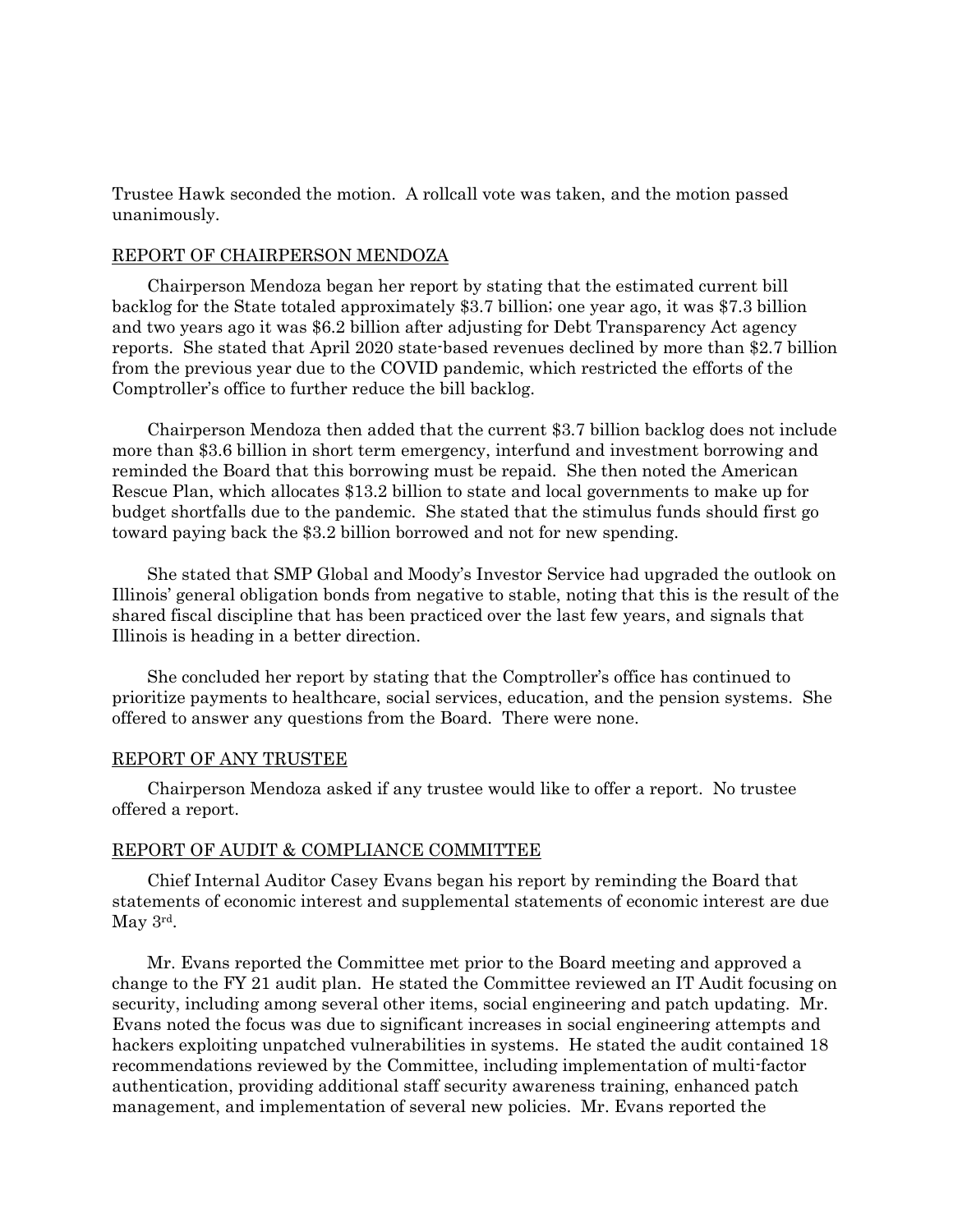Committee requested he monitor progress and provide updates at the July and October Board meetings.

Mr. Evans stated the Committee reviewed an audit of the 2021 automatic annual increases, noting all automatic annual increases were correct. He added he also reviewed the calculations of SERS employees' retirement benefits, and the calculations of lump sum payments for unused benefit time and no issues were noted.

Mr. Evans concluded his report by offering to answer questions from the Board. None were offered.

### REPORT OF RULES AND PERSONNEL COMMITTEE

Jeff Houch, Assistant to the Executive Secretary, reported the Committee approved several proposed rules. The first would amend current rules to follow the direction of the court when offsetting SERS occupational disability benefits by Workers' Compensation lump sum awards. If the Workers' Compensation settlement letter indicates the duration of the award, SERS will base the offset length as indicated in the settlement award.

Mr. Houch reported the Committee approved a rule to allow SERS to offset expenses related to hospital and medical costs only if the expenses have already been incurred at the time of the settlement or award of such expenses. Workers' Compensation awards for future medical expenses will not be offset.

Mr. Houch summarized a current rule that requires the system to pay for hospital records when substantiating the continuance of a disability benefit. He stated the Committee had approved a change in the rule that would allow the system to pay for these reports at its discretion rather than be required to do so. Mr. Houch concluded his report by offering to answer questions from the Board. There were none.

#### REPORT OF THE EXECUTIVE SECRETARY

Preliminary FY 22 Operations Budget Request. Secretary Blair presented the FY 22 operations budget request, noting an increase of \$1,337,036 or 7.78%, over the FY 21 budget. He noted the increase was due to several factors, including a \$400,000 increase in the Group Insurance line, a \$621,573 increase in the Personal Services line for CBA steps and a 3.95% COLA increases for all employees, and a \$407,780 increase in the Retirement line due to the increase in the Personal Services line and an increase in the SERS employer contribution rate to 56.169% in FY 22.

Secretary Blair then noted a \$384,000 decrease in the Contractual line due to a reduction in temporary help and the number of retirees on contract. He added that other factors contributed to the decrease in the Contractual line, including conducting online workshops for FY 22, providing annual statements online only, and no Board election in FY 22.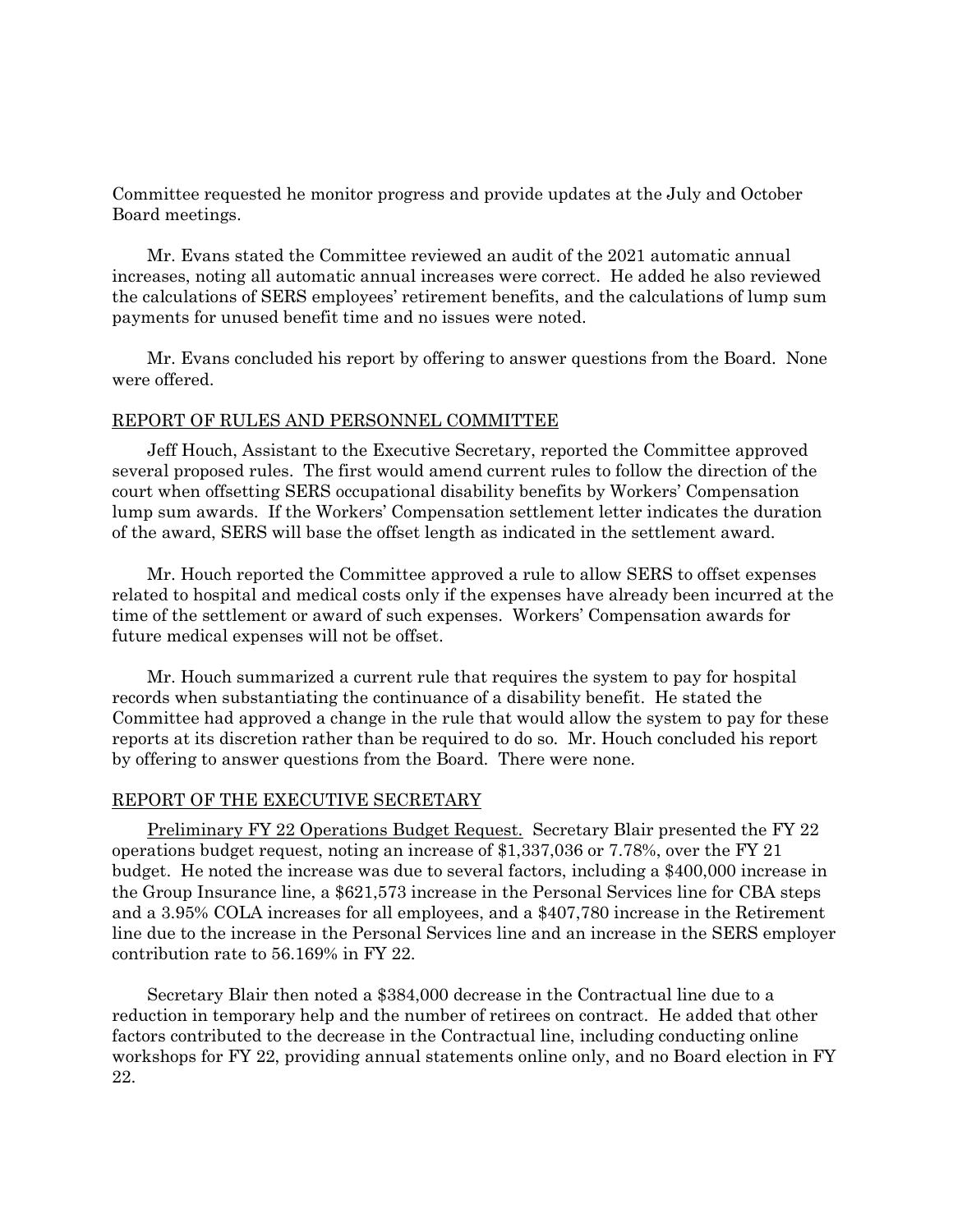Trustee Baird urged that an effort be made to reinstate the in-person workshops as quickly and safely as possible. Secretary Blair and Chairperson Mendoza agreed that efforts would be made to reinstate workshops when more is known about immunity and safely returning to business as usual.

Chairperson Mendoza asked if there were any questions regarding the FY 22 budget request. There being none, a motion was made by Trustee Friedman to approve the budget as presented and Trustee Jenkins seconded the motion. A roll call vote was taken, and the motion passed unanimously.

FY 21 Funding Update. Secretary Blair stated that the monthly contributions continue to be submitted in a very timely manner, adding that the May contribution had been received in April.

Back-Wage Processing Update. Secretary Blair noted that processing of the pension recalculations from the 2011 wage freeze had been completed and should be fully paid by June. He stated that processing of the recalculations from the 2016 wage freeze were ongoing. Secretary Blair told the Board that the process is now more automated and should increase the number of adjustments being paid starting in May, adding that he hoped for completion by the end of 2021.

Buyout Update. Secretary Blair noted the COLA buyout program had a year-to-date participation rate of 25% with approximately \$152 million processed, adding that the total buyout program did not have much interest. Trustee Mittons asked if a higher-thanaverage retirement rate is anticipated in the next several years. Secretary Blair noted that the State workforce has steadily declined since 2002 and that the SERS workforce has gotten younger in the last several years. He stated that a review of the retirement rates would be conducted in 2022 but noted uncertainty as to how the pandemic will affect the review. Trustee Morris requested an actuarial report of Tier I and Tier II employees who are vested for the Board to review retirement eligibility.

Legislative Update. Jeff Houch reported on legislation the system is currently monitoring. Senate Bill 396 provides the full certified GRF contribution to SERS for FY 22. Senate Bill 1055 (as amended by Senate Amendment #1) provides that if SERS fails to process a retirement claim within four weeks of receiving a completed application, it shall award a lump sum payment to that member that totals 10% of the monthly benefit owed. He mentioned that the System has had multiple conversations with the legislative sponsor, legislative staff, members of the Senate Pensions committee, and the group who initiated the bill and that the bill in its current form is unlikely to pass.

Mr. Houch then summarized Senate Bill 1056, which is an omnibus bill that includes provisions to amend the required minimum distribution age under the Internal Revenue Code from 70.5 to 72; authorize SERS to indemnify financial institutions as it relates to collecting overpaid benefits to bank accounts of deceased members and survivors; and eliminate the biennial reporting requirement under the Social Security Enabling Act. Mr.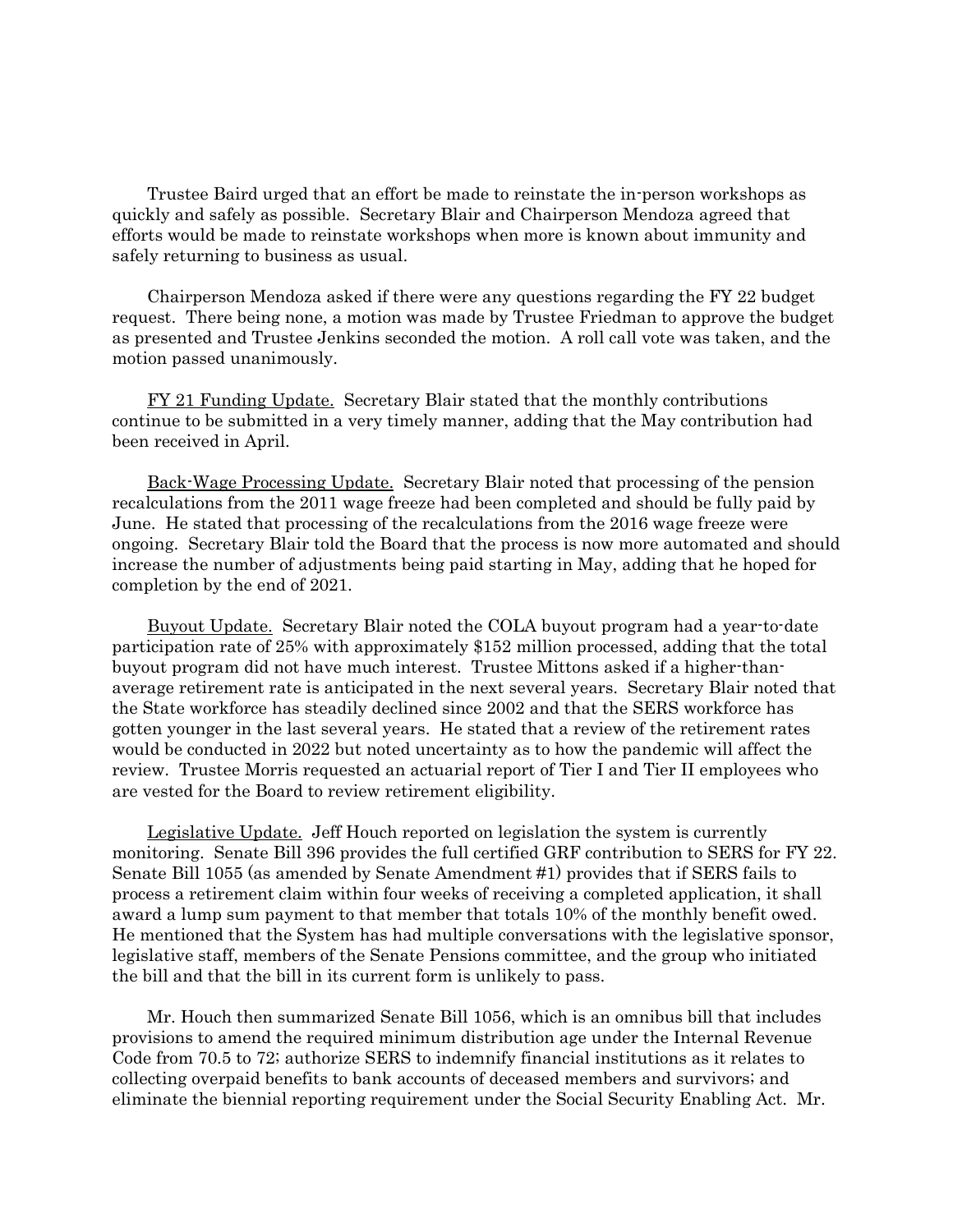Houch added that SB 1056 also provides that State police or conservation officers may elect to transfer service credit associated with public safety related employment from IMRF and Cook County to SERS as well as allowing the conversion of SERS regular formula service credit to non-coordinated alternative formula service credit if he or she pays the necessary costs.

Mr. Houch continued by discussing House Bill 3004 (as amended by House Amendment #1), a bill that prohibits any trustee of a retirement system or investment board from being employed by any pension fund, investment board, or retirement system under the Illinois Pension Code, or by any vendor of a pension fund, investment board or retirement system under the Illinois Pension Code for a period of 12 months after he or she ceases to be a board member.

Chairperson Mendoza asked if there were any questions from the Board regarding the legislative report. Trustee Morris inquired about defined benefits versus defined contribution as it applies to SURS. Mr. Houch briefly discussed the SURS self-managed plan. Chairperson Mendoza asked if there were any further questions. None were offered.

# SECOND QUARTER FY 2021 FINANCIAL STATEMENTS

Alan Fowler, Accounting Division Manager, presented the financial statements for the second quarter of FY 21. He noted the system did not have to sell any investments for the quarter compared to the same quarter of the previous fiscal year when \$54 million was needed to pay benefits. Mr. Fowler added that the COLA buyout reimbursement is \$10 million more than the previous quarter, signaling more people are taking advantage of the program. He noted that retirement annuities this quarter were \$25.6 million higher compared to the same quarter of FY 20, due primarily to the 3% annual COLA increase.

Mr. Fowler concluded his report by noting that the FY 20 annual financial report had been released, adding that a link would be sent to the trustees to view the report on the system's website. He noted that the report contained information on Tier I and Tier II that would be helpful to the trustees with regards to their previous discussion on the topic.

Chairperson Mendoza asked if there were any questions. Hearing none, she asked for a motion to approve the second quarter FY 21 financial statements as presented. Trustee Silverthorn moved approval. The motion was seconded by Trustee Hawk. A rollcall vote was taken, and the motion passed unanimously. A copy of the financial statements is made a part of these minutes as Exhibit B.

### APPROVAL OF EXECUTIVE COMMITTEE MINUTES

The trustees had previously been furnished with copies of the December 2020 and January, February, and March 2021 Executive Committee minutes for review. There being no changes to the minutes, Trustee Silverthorn moved to approve the minutes. Trustee Tilden seconded the motion. A rollcall vote was taken, and the motion passed unanimously.